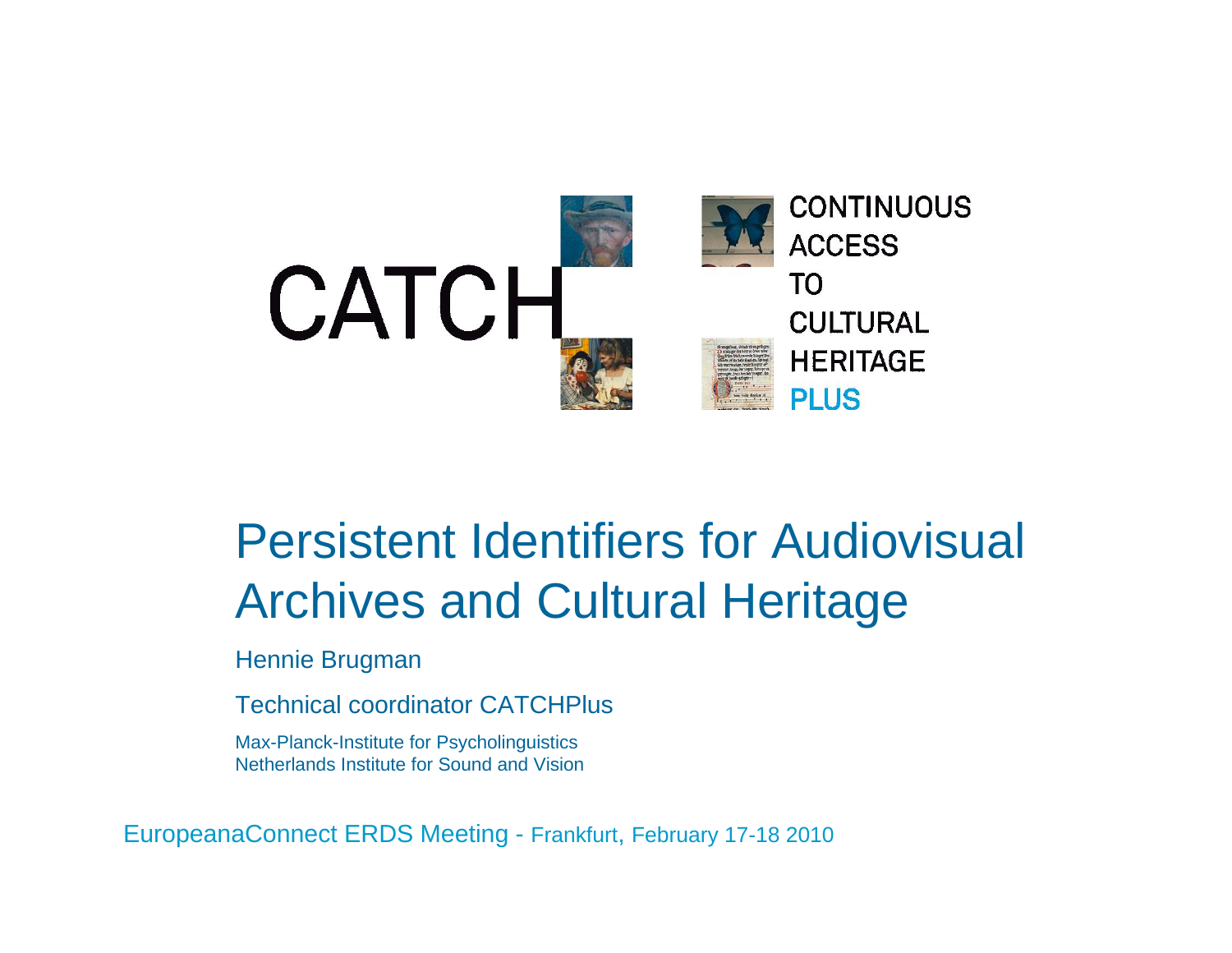

## **Summary**

- CATCH & CATCHPlus
- •Requirements from CATCHPlus, CH and AV
- Our solution
	- Base technology
	- Identifier management
	- Organisational embedding
- Application to collections
- •Concluding remarks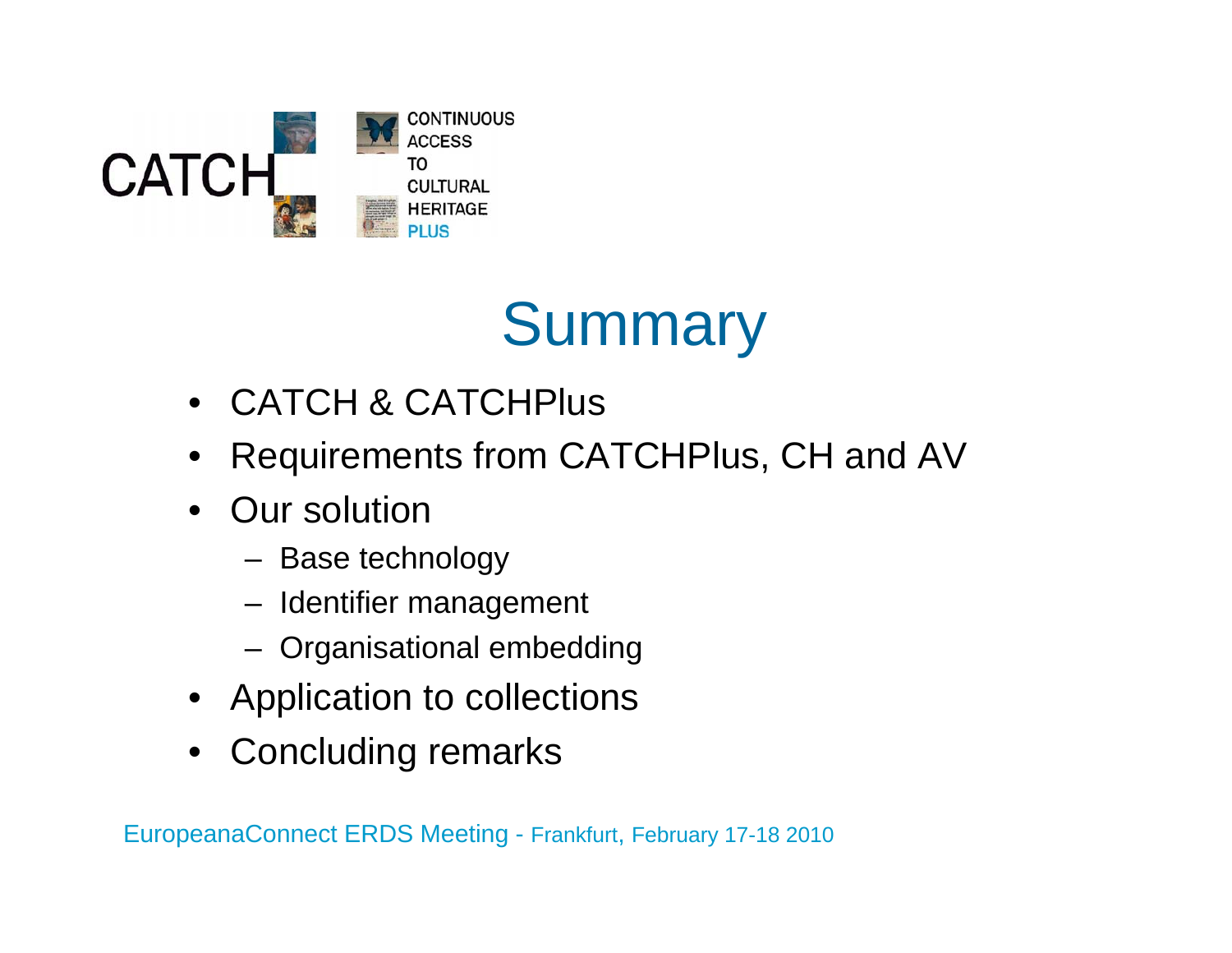

# CATCH & CATCHPlus

- $\bullet$ CATCH research program by NWO (14 projects)
- • CATCHPlus valorisation project
	- 8 subprojects at large CH institutions
	- Connected by common services
		- Vocabulary services
		- Annotation services
		- Infrastructural: OAI-PMH, **persistent identifiers**
- Project bureau hosted by Netherlands Institute for Sound and Vision
- •www.catchplus.nl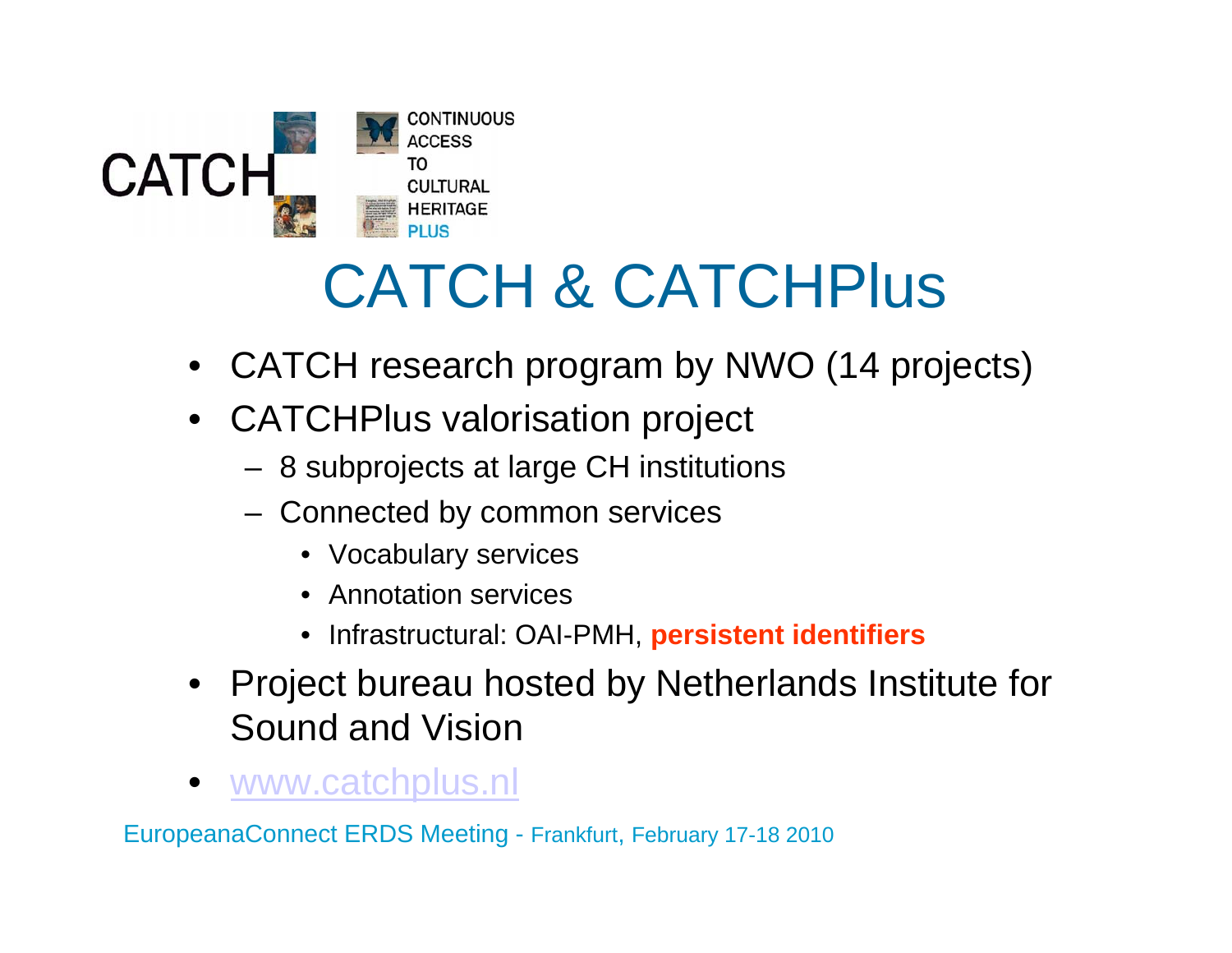

### Requirements from CATCHPlus, Cultural Heritage and Audiovisual Archives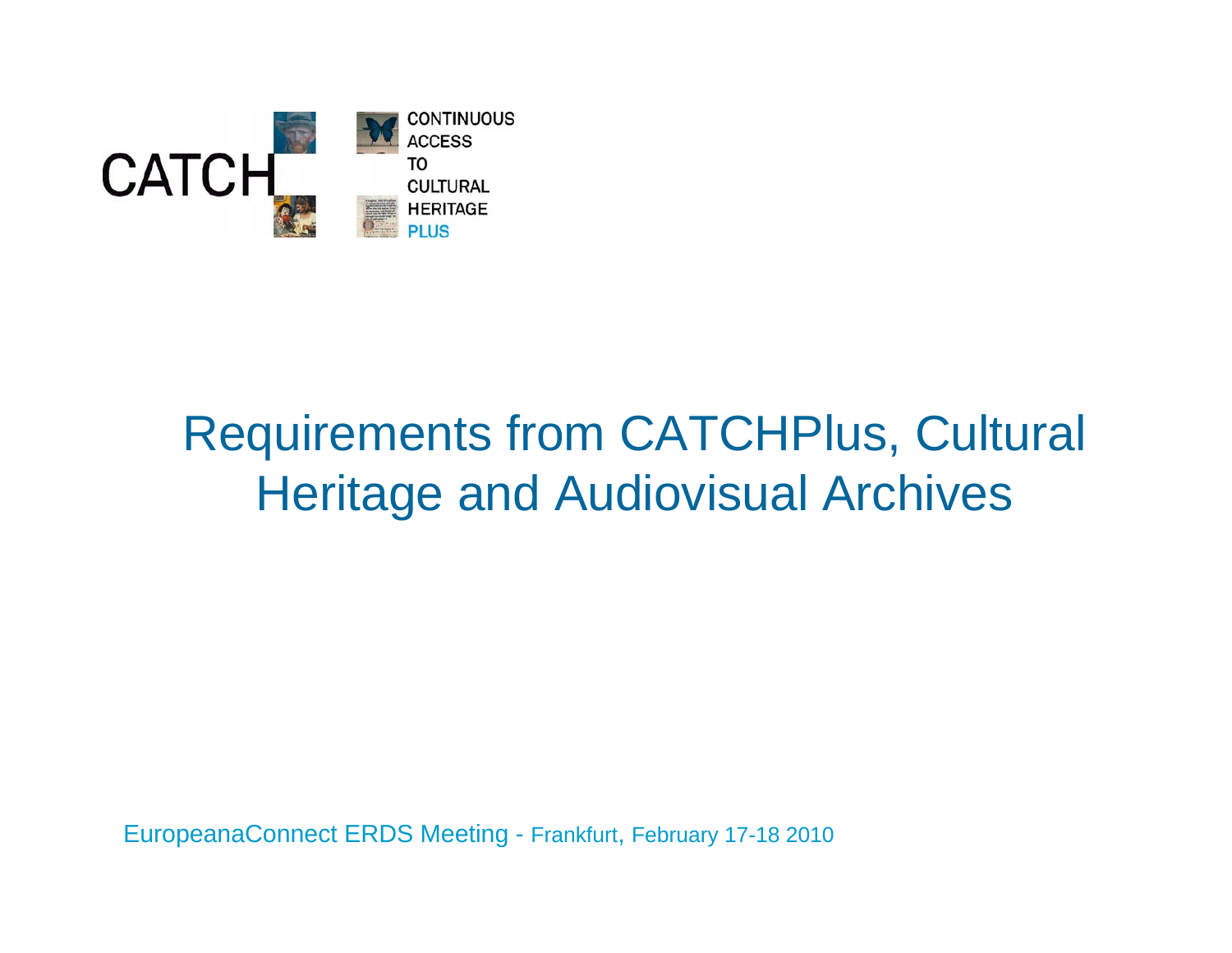

#### Requirements (1) Software support

- •Good resolving service **available**
- Proven technology, stable and 100% reliable
- Scalable, with respect to
	- Number of identifiers
	- Performance
- <u>Globally</u> working solution
- Redundant hosting and service providing
- $\bullet$ Identification of <u>parts</u> of objects (AV, CH)
- $\bullet$ Possibility to associate metadata with an identifier (AV, CH)
- "Actionable": identifiers can be resolved using http URIs
- Support for identifier management tasks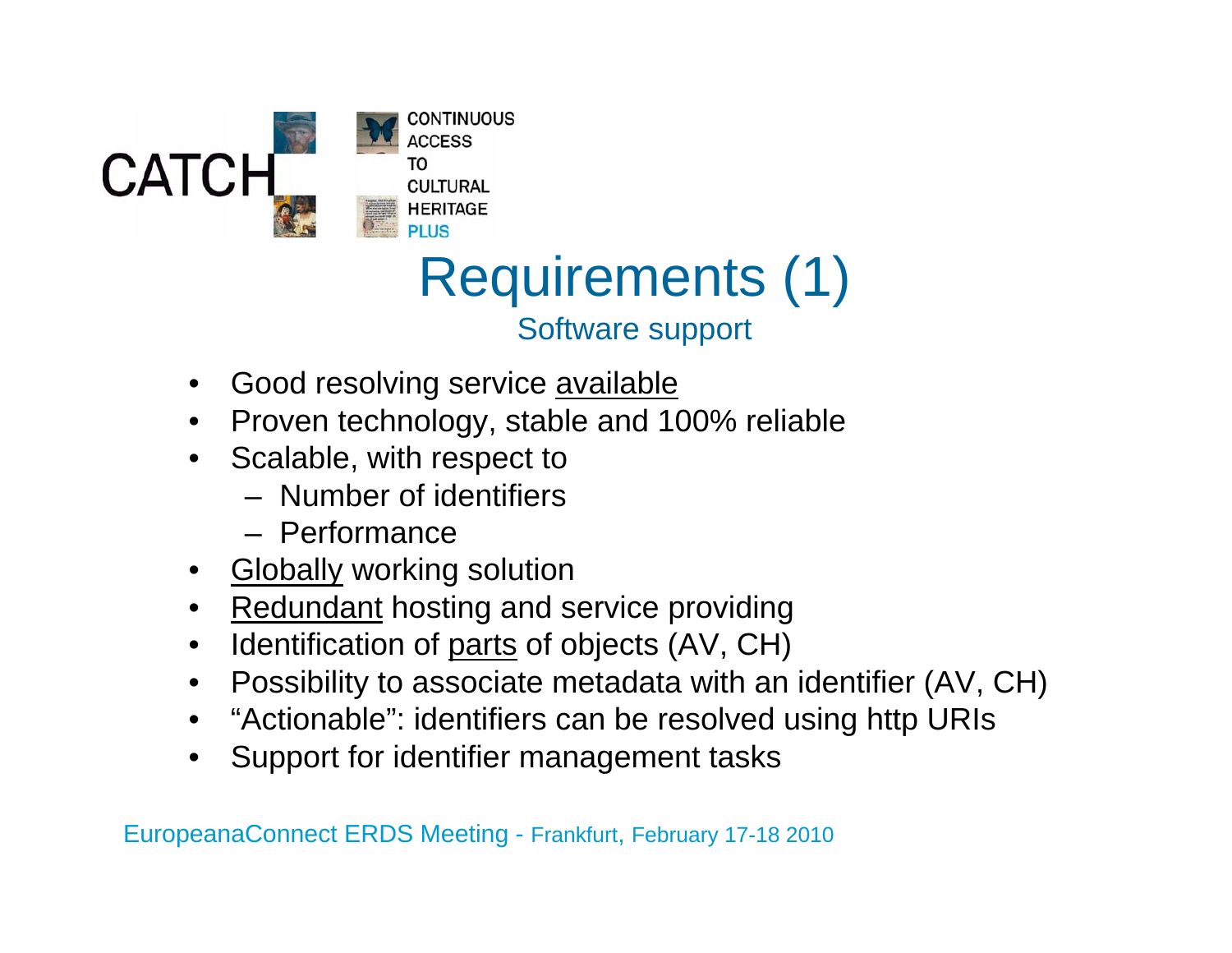



- $\bullet$  Identifier management should be independent of
	- System management
	- Web server management
	- Hosting of resolution services
- Can be done from the context of a collection management system
	- typically by a responsible collection manager
- Is efficient, powerful and simple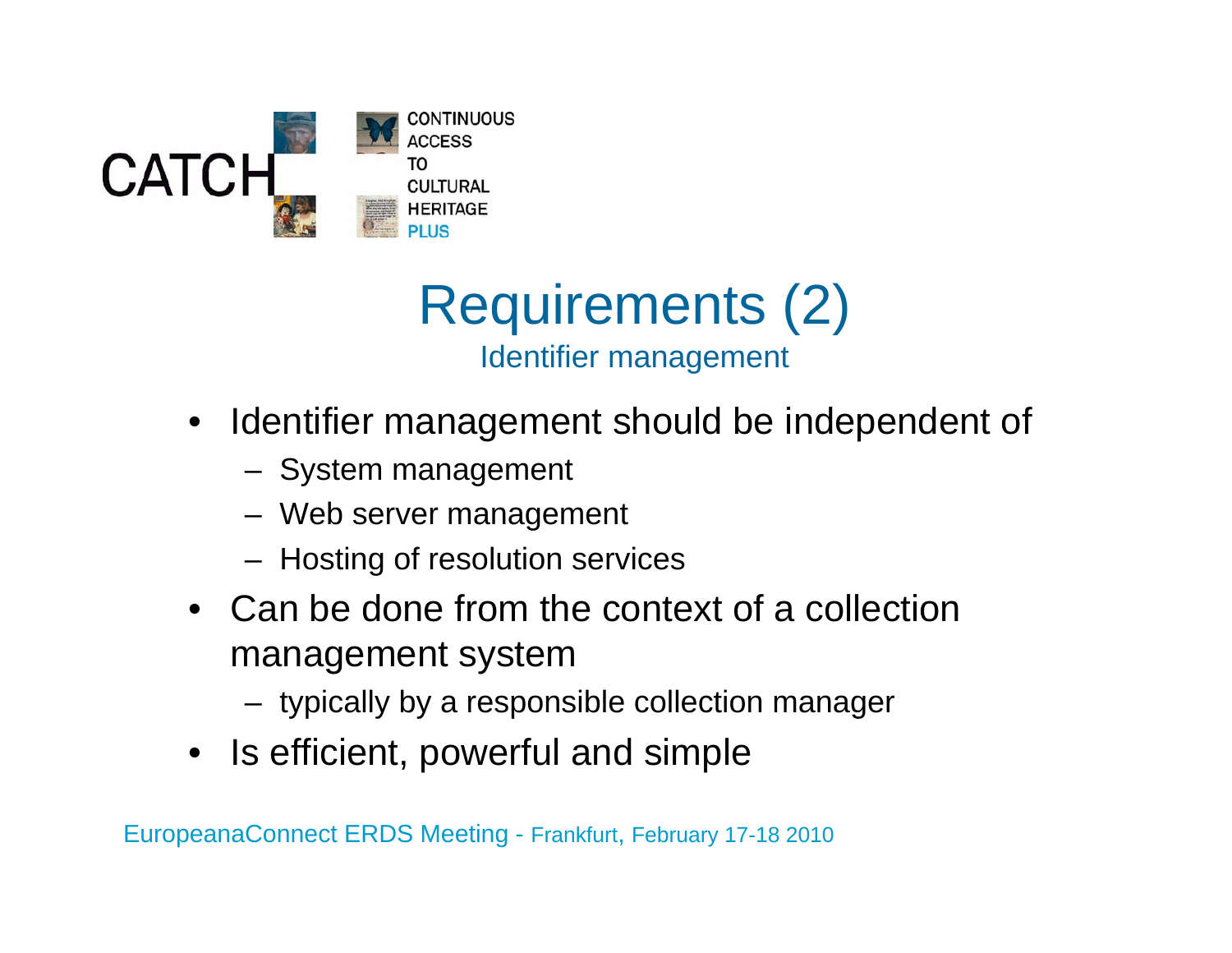



- What choices are made by partner institutions ? (the fewer 'flavours', the better)
- $\bullet$  Reliability and sustainability of the service providers
- Limited and controlable costs
- Freedom to switch between service providers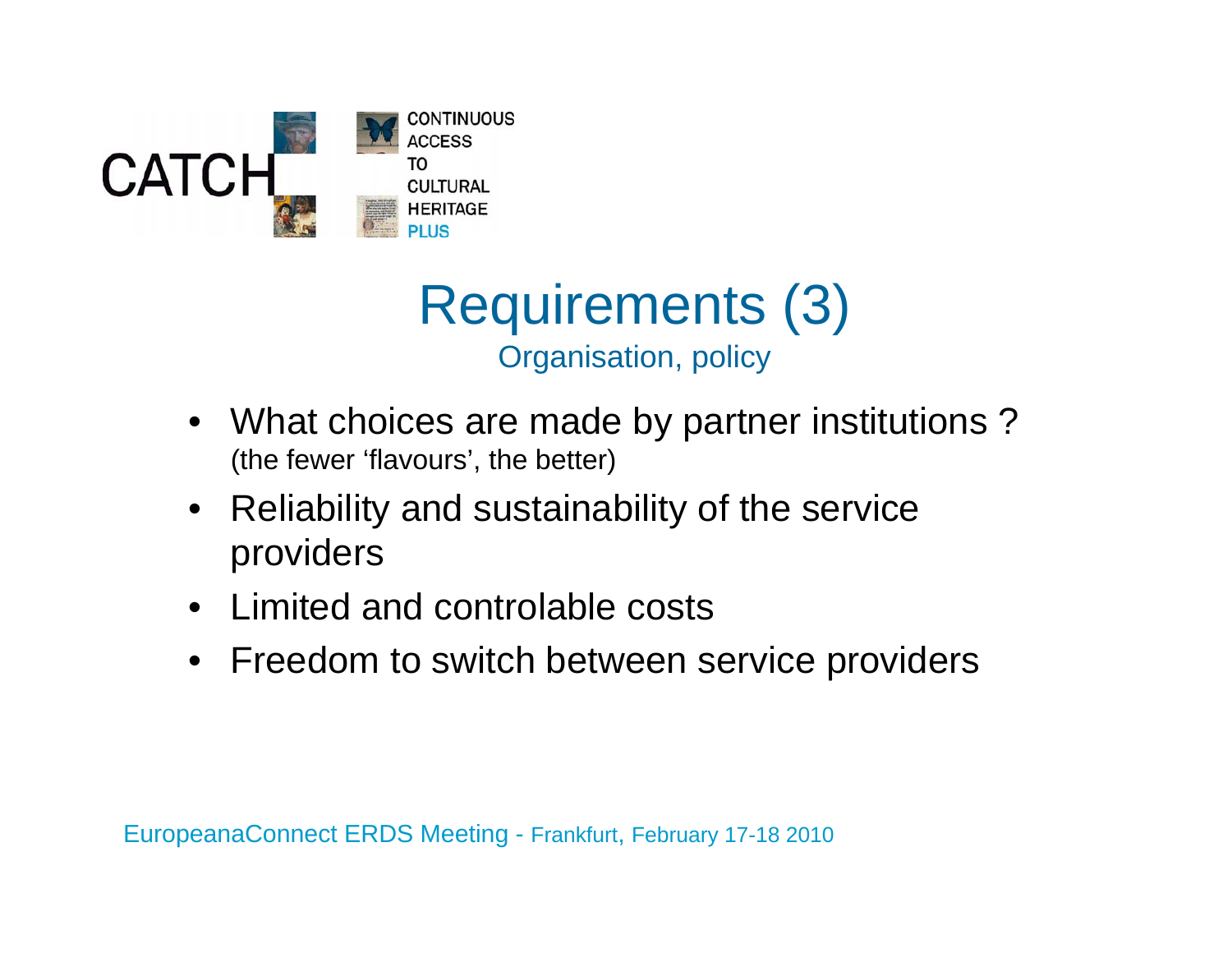

## CATCHPlus solution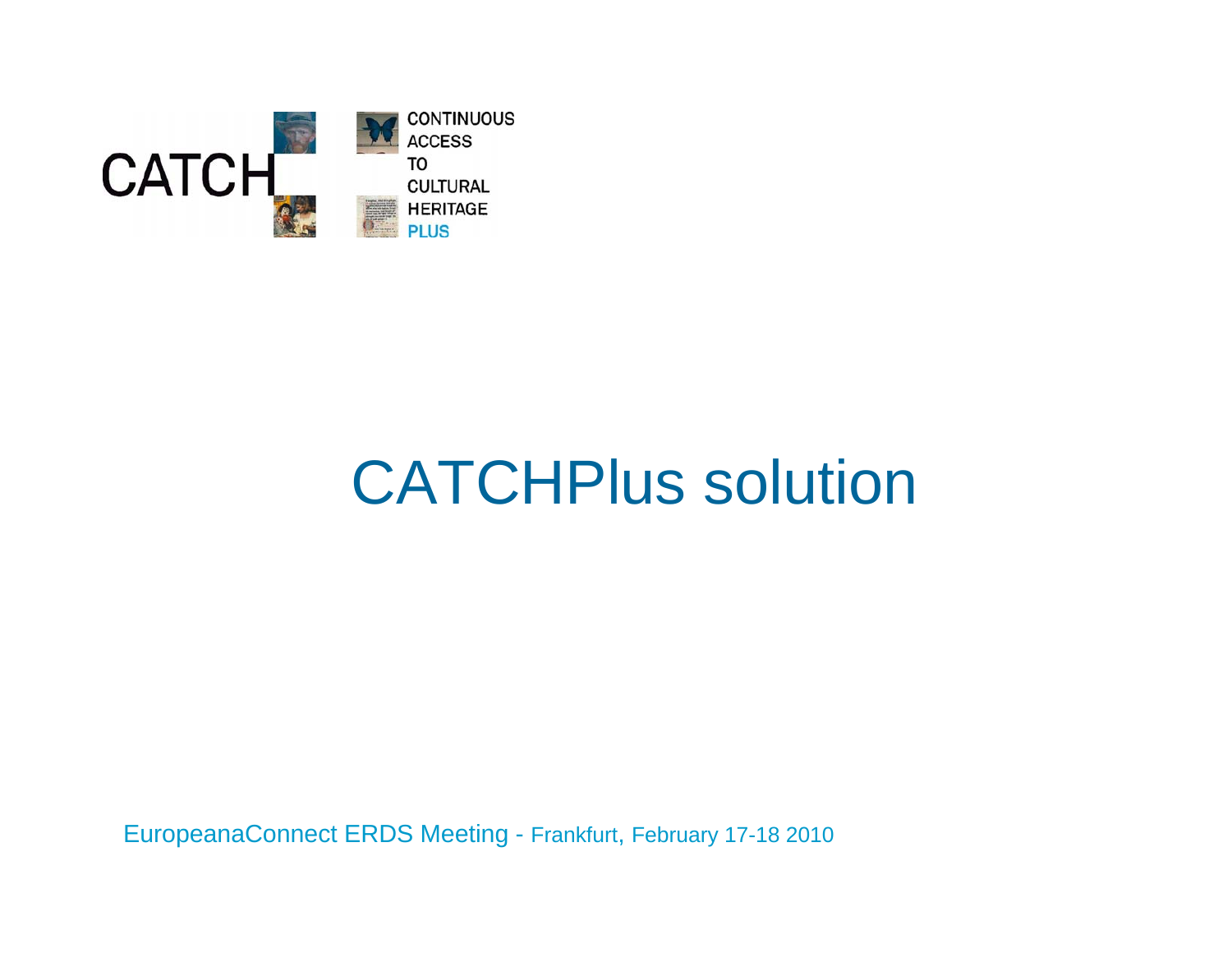

### CATCHPlus solution: base technology

- $\bullet$  Based on Handle technology
	- •Best meets our requirements
	- http://handle.net/
- • One Local Handle System and Handle prefix per participating Naming Authority
- $\bullet$  Hosted by SARA, (eventually) mirrored by other EPIC partners (redundant hosting)
- •Redundant resolving is inherent to Handle System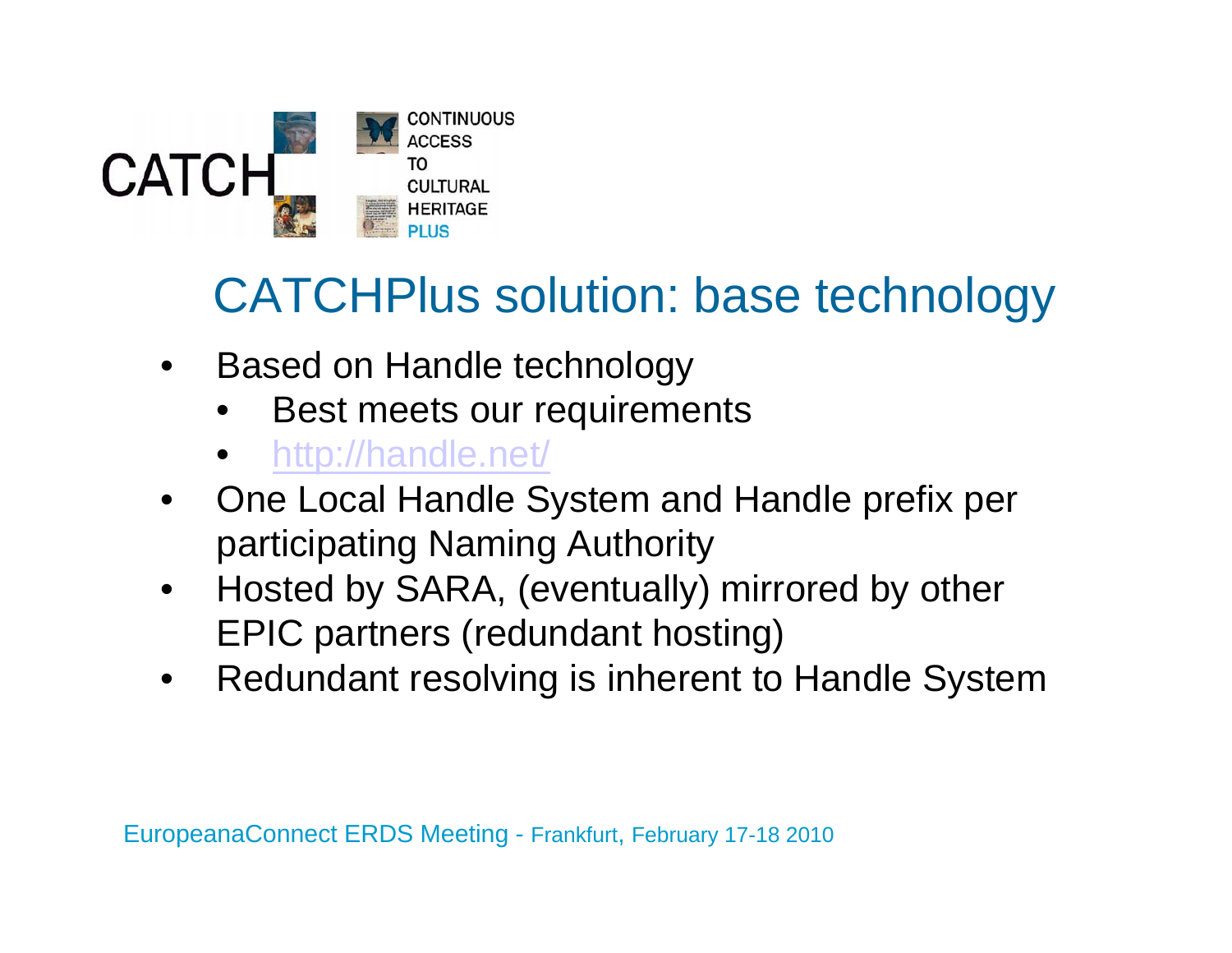

#### CATCHPlus solution: identifier management

REST web service

- • For resolving, searching, creation and management of Handles (in one's own Naming Authority) over internet
- •Also support for batch operations ("move collection")
- •SARA has built the first version for CATCHPlus
- •Available as Open source
- $\bullet$ Ambition: uniform redundant service by EPIC

User interface will be developed (Q1-2, 2010)

•Prototype for evaluation by collection managers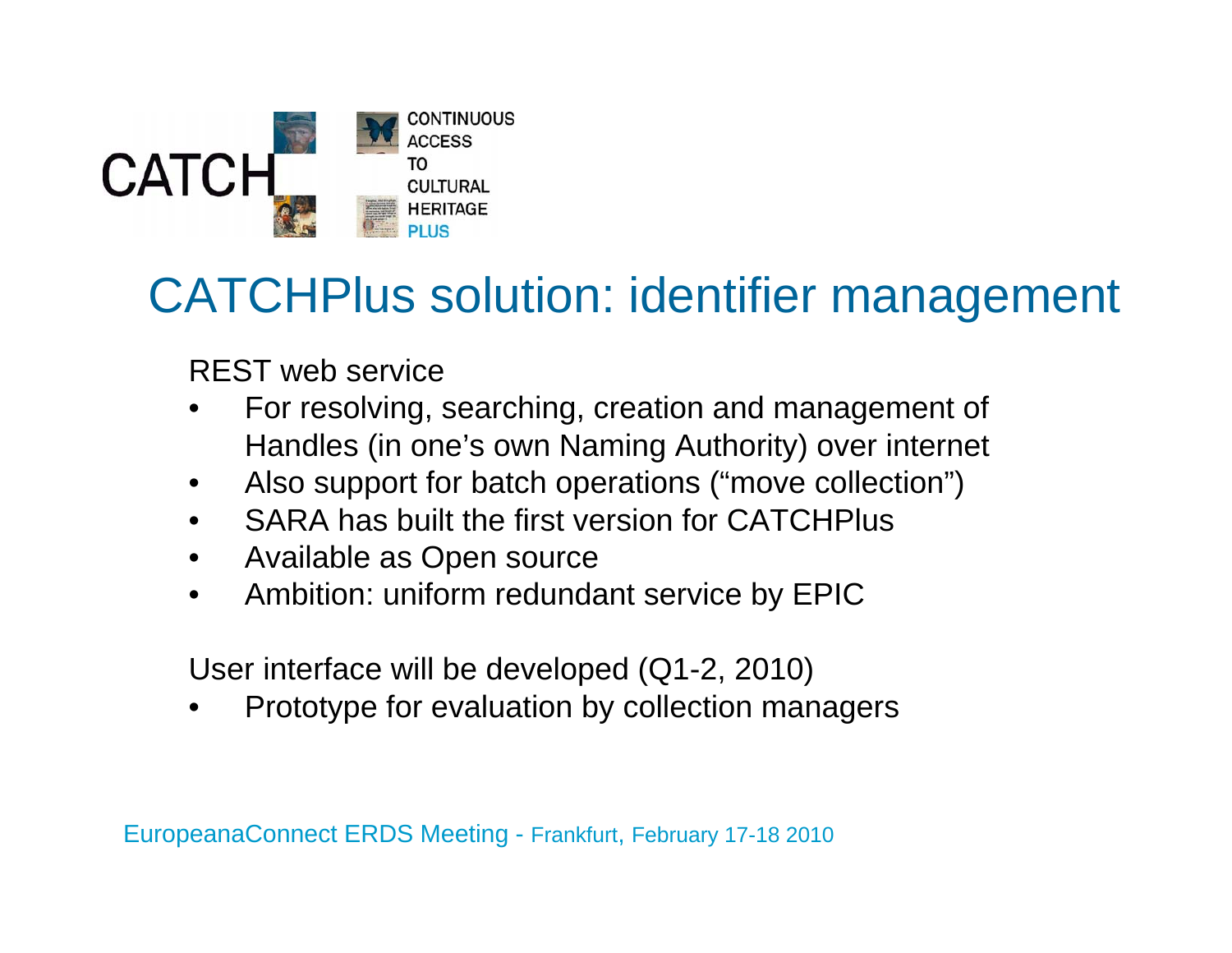

### CATCHPlus solution: organisational embedding

- $\bullet$ **• EPIC** (European Persistent Identifier Consortium)
	- • SARA (Netherlands), CSC (Finland), GWDG (Germany)
	- • Redundant and reliable PID services for eScience and eCulture in Europe
	- •Based on Handles
	- •European mirror of Global Handle Repository
	- • Governance structure with technical board and board of stakeholders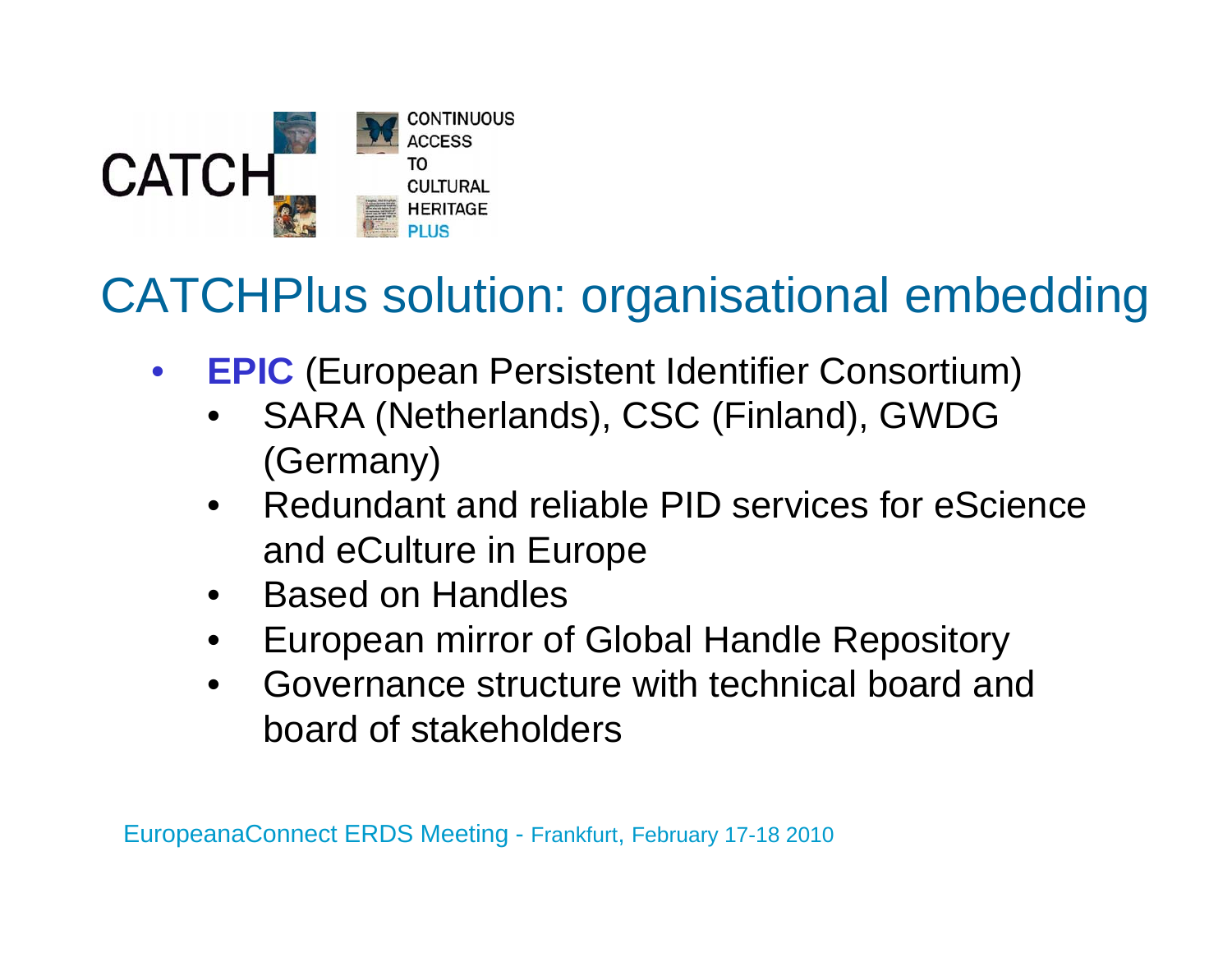

### Application to data sets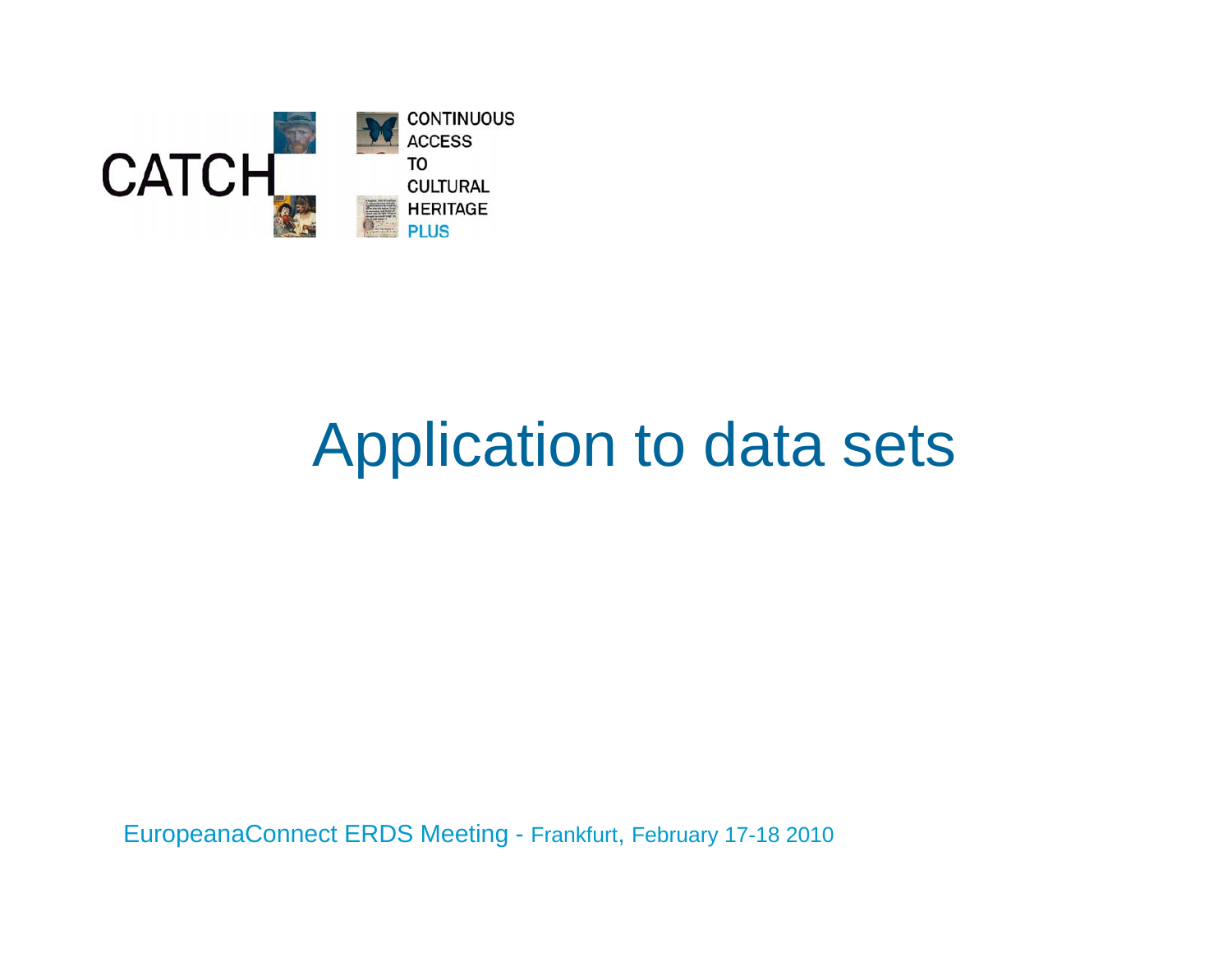

### Collections and data sets

Currently assigning identifiers to:

- • Concepts for the CATCHPlus Vocabulary **Repository**
- $\bullet$  A subcollection of the Sound and Vision archive

#### Several Dutch cultural heritage institutions and projects expressed interest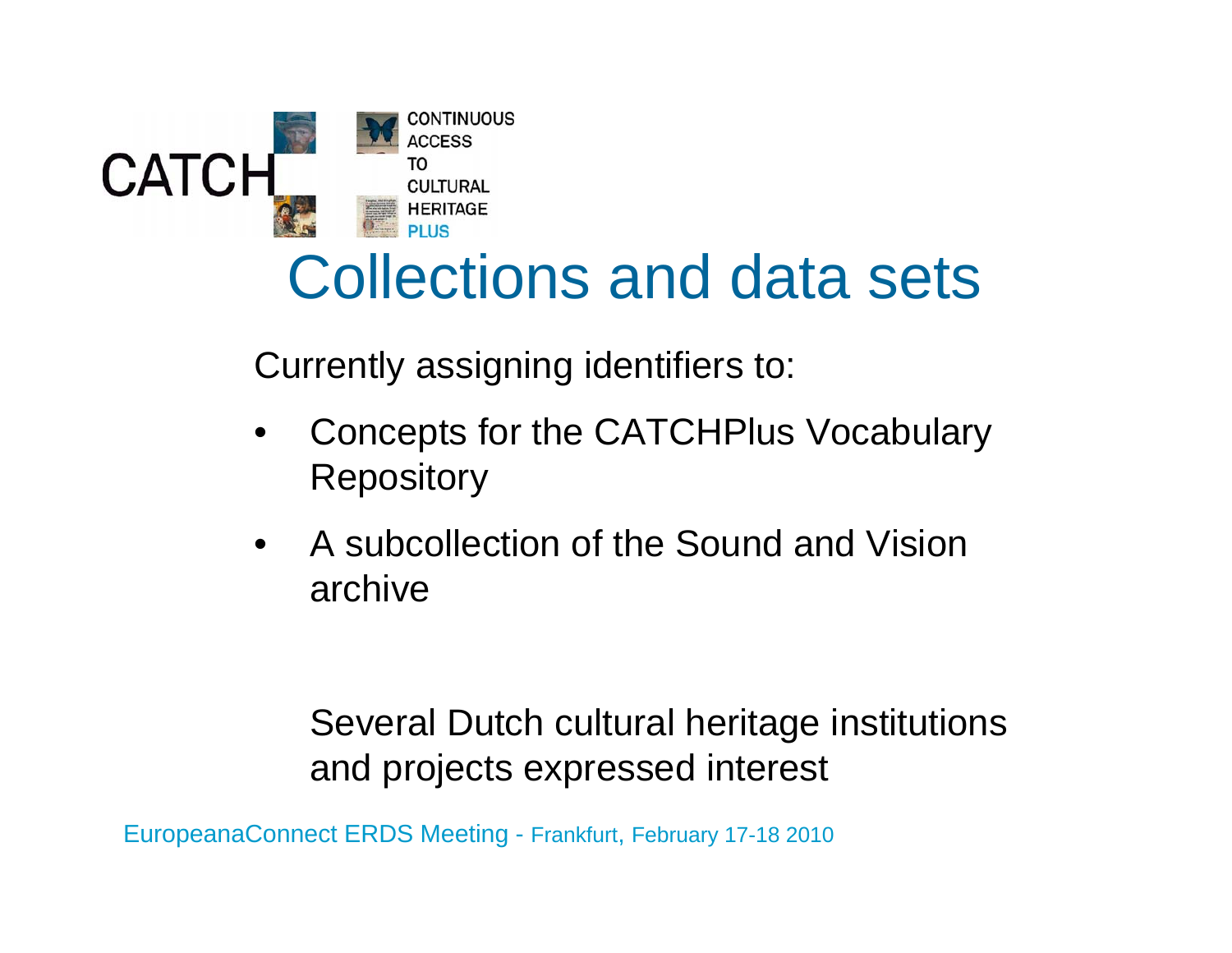

- • What are the objects to assign persistent identifiers to? (versions, metadata records, formats, composite objects...)
- •Is there a relation with already existing identifiers?
- •What syntax to use? Include semantics in your PIDs?
- • Where do your PIDs resolve to, especially for objects that do not have a web representation of their own?
- • Who is responsible for identifier creation and management?
- •What garantees can be made with regard to persistence?
- •Who does hosting? Who provides services?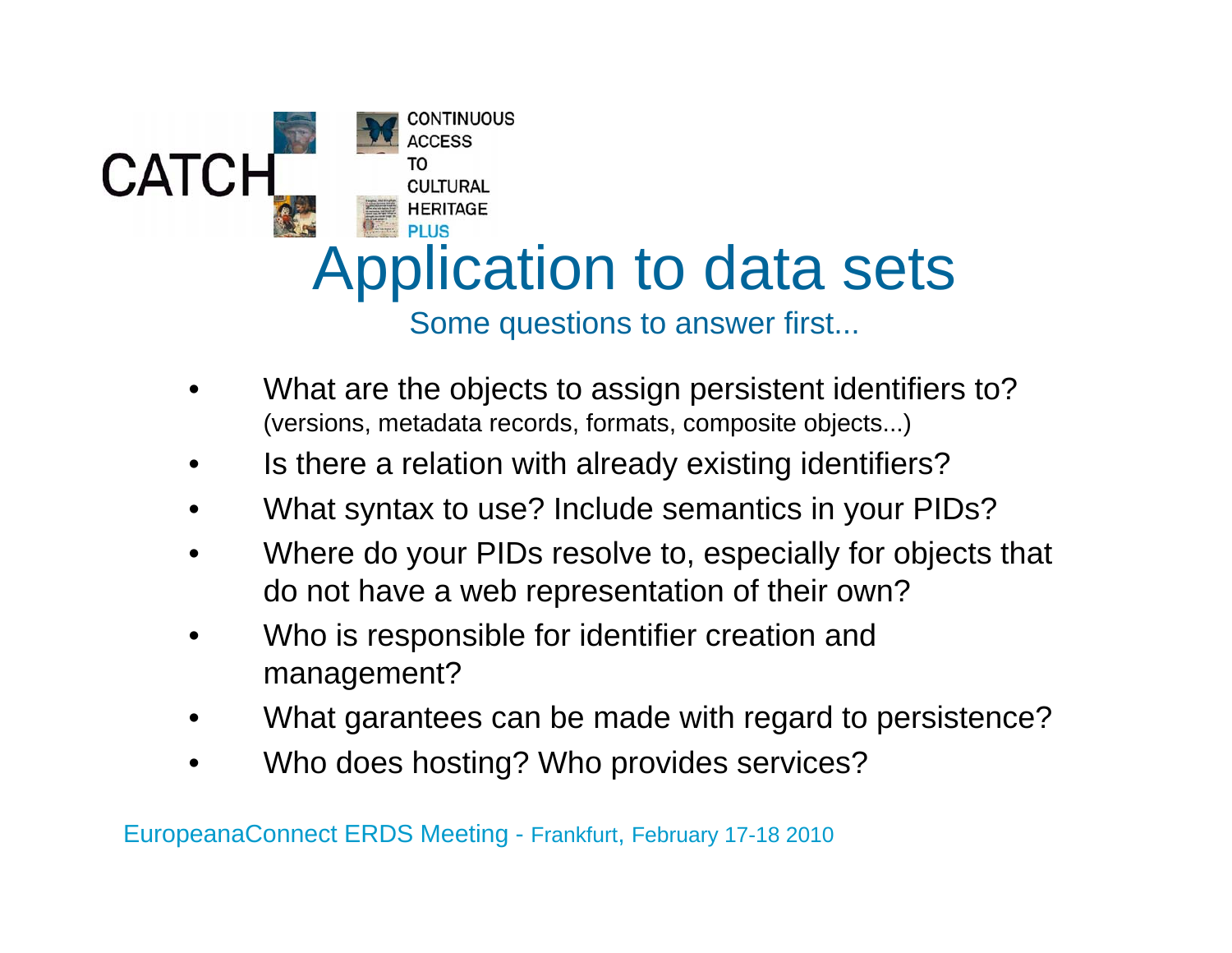

### **Steps**

- $\bullet$  For existing objects
	- Determine your policies
	- Determine what URLs to resolve to
	- Create and publish PIDs for these URLs
	- Locally store association of URLs and proprietary identifiers
	- For all externally visible metadata: replace proprietary identifiers with PIDs
- For new objects
	- Ultimately, integrate PID creation and management in your collection management tools and workflows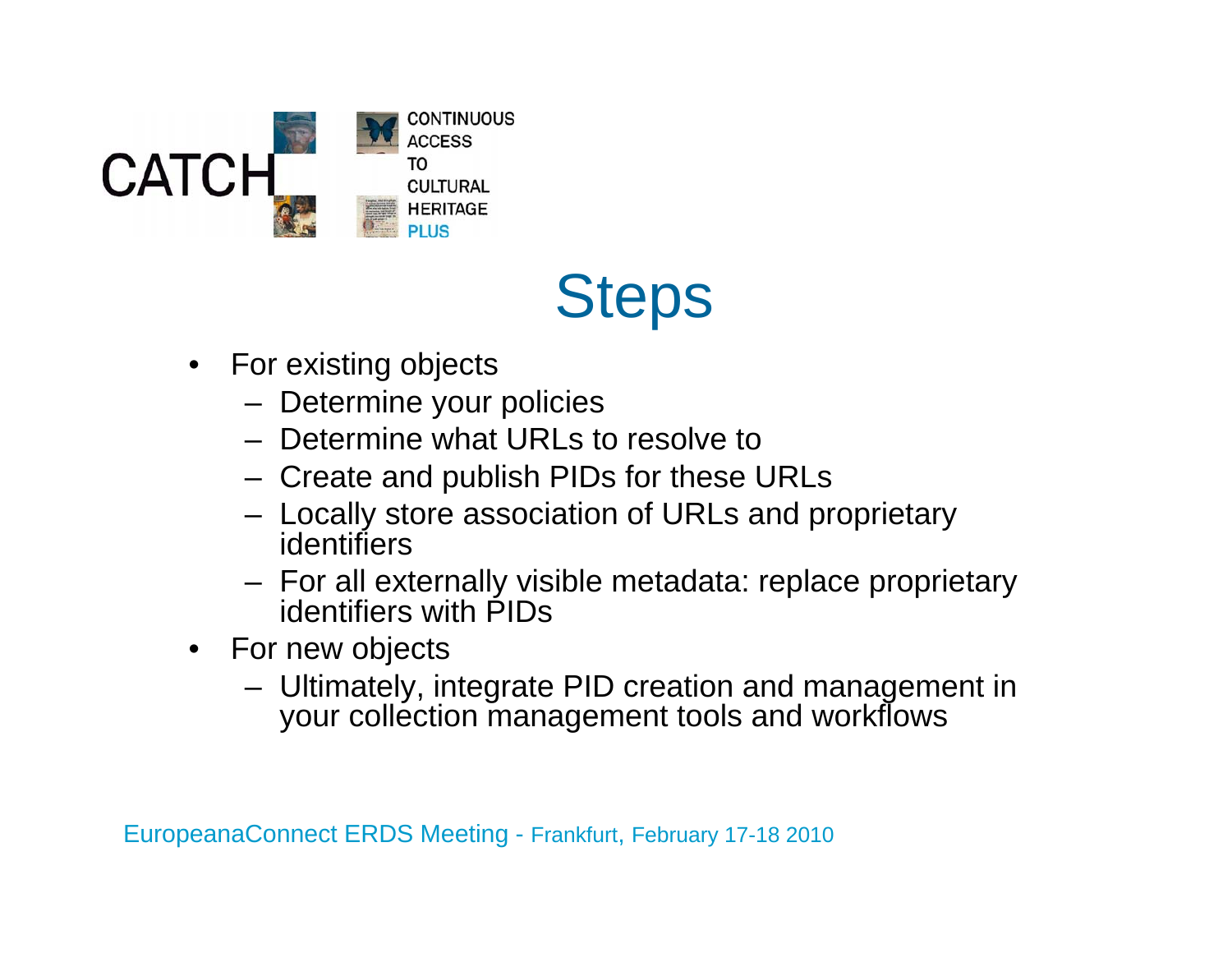



### Sound and Vision pilot

- • Objects:
	- metadata descriptions at level of broadcasts
	- Open data set: 'polygoon journaal'
- $\bullet$ Existing identifiers: "task identifiers"
- $\bullet$  Resolve to metadata record implies: resolve to dynamically created html page
- $\bullet$  Persistent identifiers are published using OAI-PMH
	- Published metadata refers back to same dynamic web page
	- OAI data provider uses PID service to find handles for internal identifiers/URLs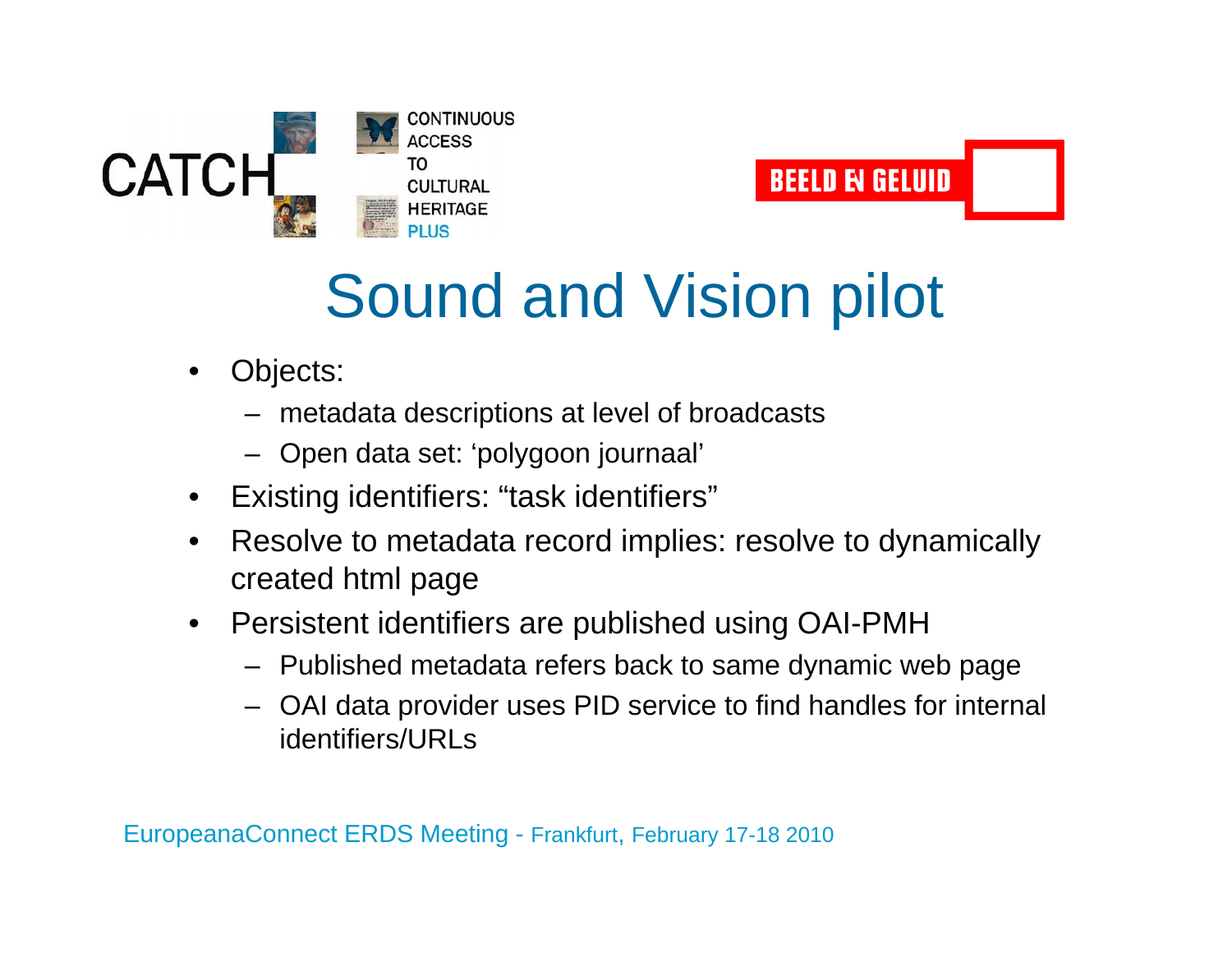

## Concluding remarks

- $\bullet$  External accessibility of data and service depends on one resolver service: should be no single point of failure
- $\bullet$  Identifier management is an extra task that explicitly has to be dealt with
- $\bullet$  Explicit commitments with respect to persistency have to be made, and kept
- $\bullet$  Identifier management requires tool support (otherwise too labour intensive and error prone)
- •(Re)organizing your data internally becomes easier
- $\bullet$  Publishing parts of your collections on the internet becomes easier, more consistent and more sustainable